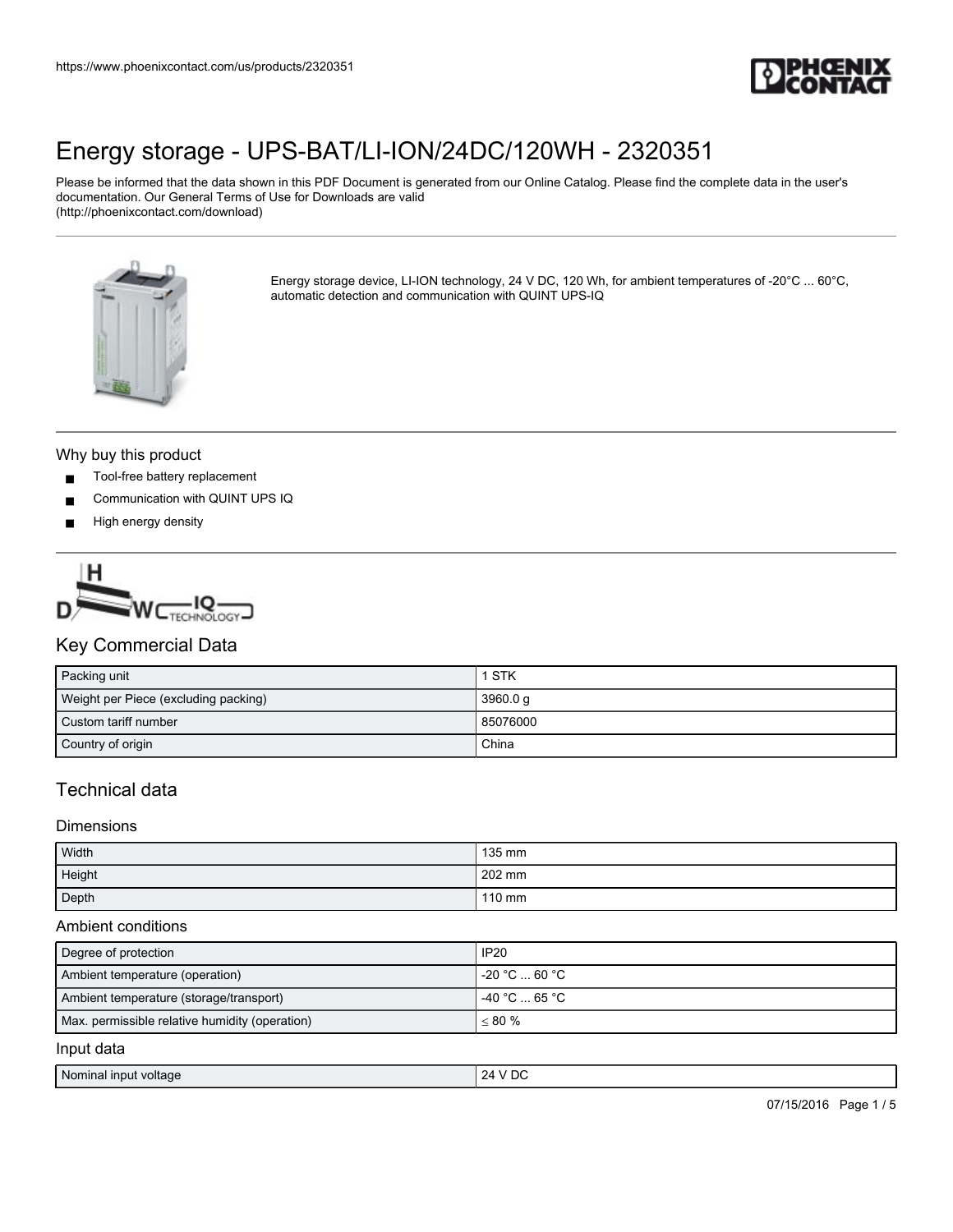

## Technical data

#### Input data

| Buffer period                   | 14 min. (20 A)                              |
|---------------------------------|---------------------------------------------|
| Output data                     |                                             |
| Nominal output voltage          | 24 V DC                                     |
| Output current $I_{\text{max}}$ | 30 A                                        |
| Connection in parallel          | 3                                           |
| Connection in series            | No                                          |
| Output fuse                     | 1x 30 A ATOF 32V (breaking capacity 1000 A) |

#### **General**

| IQ technology     | Yes                                                                                                                                                                                                                            |
|-------------------|--------------------------------------------------------------------------------------------------------------------------------------------------------------------------------------------------------------------------------|
| Disposal          | Used batteries must not be thrown away with household waste, they<br>should instead be disposed of in accordance with applicable national<br>regulations. They can also be returned to Phoenix Contact or the<br>manufacturer. |
| Net weight        | 2.9 kg                                                                                                                                                                                                                         |
| Memory medium     | LI-ION, 120 Wh                                                                                                                                                                                                                 |
| Protection class  | Ш                                                                                                                                                                                                                              |
| Mounting position | horizontal DIN rail NS 35, EN 60715                                                                                                                                                                                            |

### Standards and Regulations

| Shock                                                                                                                               | 18 ms, 30g, in each space direction (according to IEC 60068-2-27)                     |
|-------------------------------------------------------------------------------------------------------------------------------------|---------------------------------------------------------------------------------------|
| Connection in acc. with standard                                                                                                    | CUL                                                                                   |
| Standard - Electrical safety                                                                                                        | EN 60950-1/VDE 0805 (SELV)                                                            |
| Standard – Electronic equipment for use in electrical power installations<br>and their assembly into electrical power installations | EN 50178/VDE 0160 (PELV)                                                              |
| UL approvals                                                                                                                        | UL/C-UL listed UL 508                                                                 |
|                                                                                                                                     | UL/C-UL Recognized UL 60950                                                           |
|                                                                                                                                     | UL ANSI/ISA-12.12.01 Class I, Division 2, Groups A, B, C, D (Hazardous<br>Location)   |
| Vibration (operation)                                                                                                               | < 15 Hz, amplitude $\pm 2.5$ mm, 15 - 150 Hz, 2.3g/2.3g according to IEC<br>60068-2-6 |
|                                                                                                                                     | 15 Hz  150 Hz, 2.3g, 90 min.                                                          |

## Drawings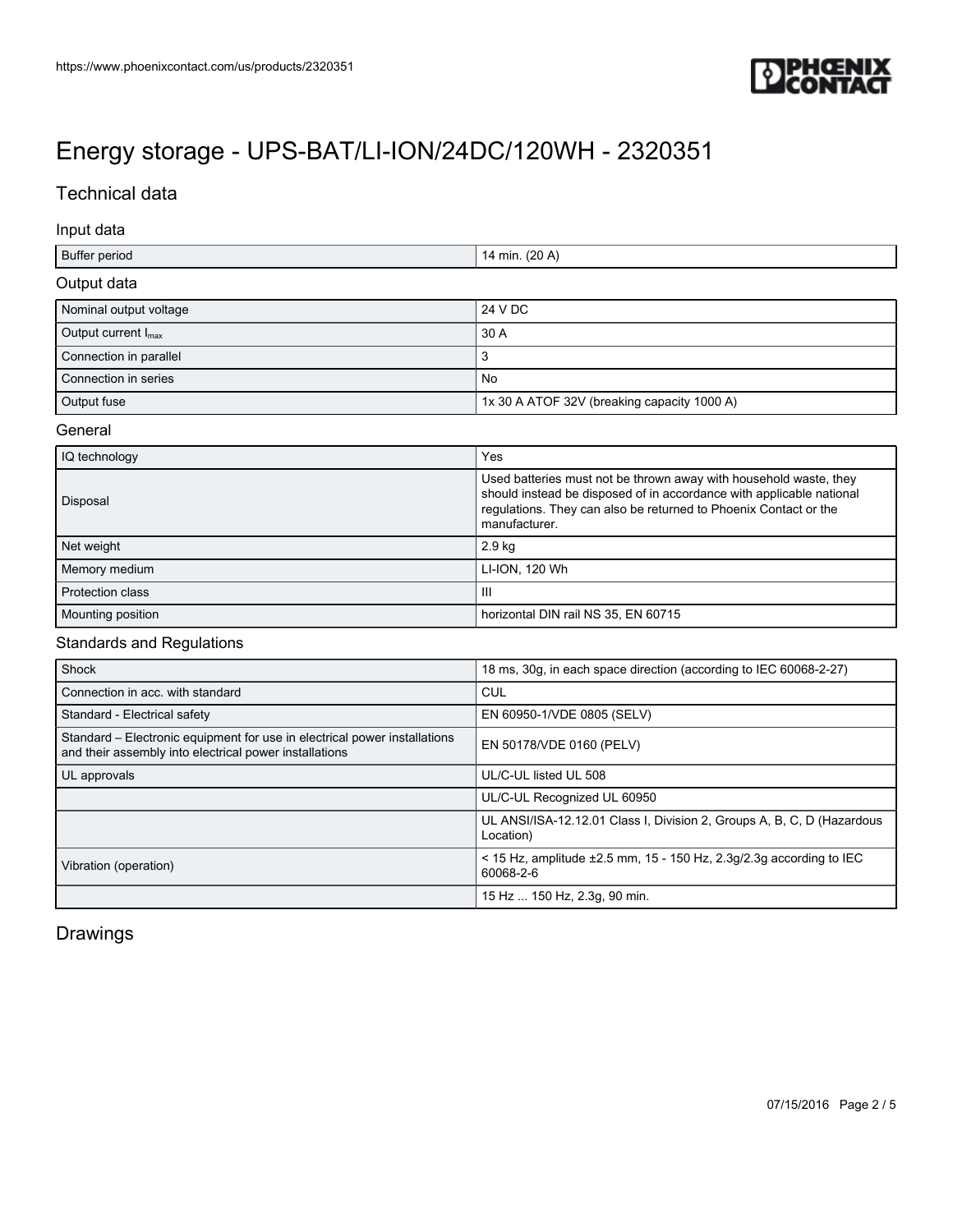

#### Block diagram



### **Classifications**

#### eCl@ss

| eCl@ss 4.0 | 27040603 |
|------------|----------|
| eCl@ss 4.1 | 27040603 |
| eCl@ss 5.0 | 27040603 |
| eCl@ss 5.1 | 27040603 |
| eCl@ss 6.0 | 27040603 |
| eCl@ss 7.0 | 27049201 |
| eCl@ss 8.0 | 27050403 |
| eCl@ss 9.0 | 27050403 |

### ETIM

| <b>ETIM 2.0</b> | EC000382 |
|-----------------|----------|
| <b>ETIM 3.0</b> | EC000382 |
| <b>ETIM 4.0</b> | EC000357 |
| <b>ETIM 5.0</b> | EC000357 |

#### UNSPSC

| UNSPSC 6.01          | 30211510 |
|----------------------|----------|
| <b>UNSPSC 7.0901</b> | 39121011 |
| UNSPSC 11            | 39121011 |
| <b>UNSPSC 12.01</b>  | 39121011 |
| <b>UNSPSC 13.2</b>   | 39121011 |

## Approvals

#### Approvals

#### Approvals

UL Recognized / UL Listed / cUL Recognized / cUL Listed / EAC / cULus Recognized / cULus Listed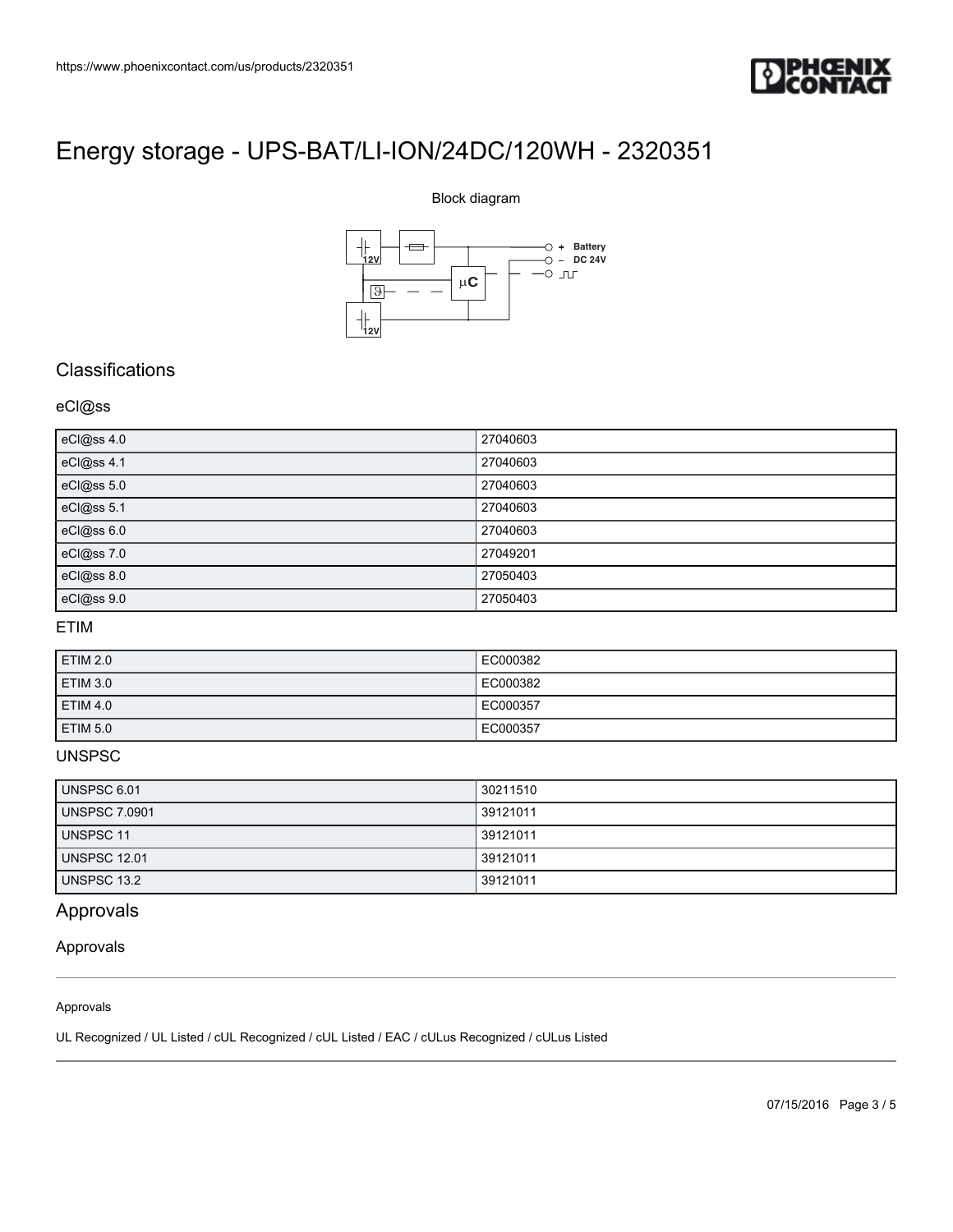

## Approvals

Ex Approvals

UL Listed / cUL Listed / cULus Listed

Approvals submitted

Approval details

UL Recognized **W** 

UL Listed **(A)** 

cUL Recognized **N** 

cUL Listed<sup>®</sup>

EAC

cULus Recognized on Tus

cULus Listed<sup>e</sub>(View</sup>

Accessories

Accessories

Assembly adapter

07/15/2016 Page 4 / 5